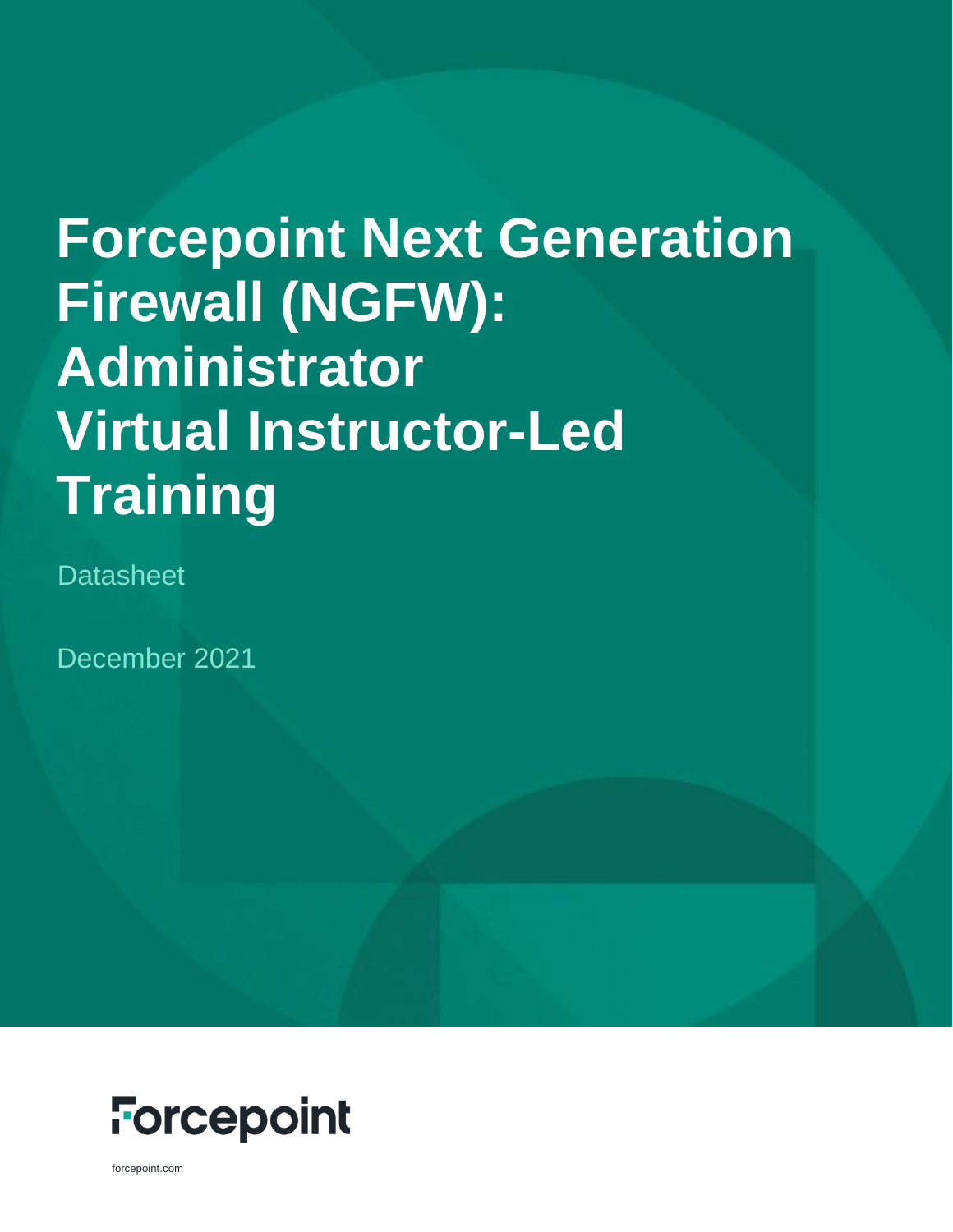### **Forcepoint Next Generation Firewall (NGFW): Administrator Virtual Instructor-Led Training**

#### **NGFWADM**

In this 16-hour hands-on virtual instructor-led training (VILT) course, you will learn the skills needed to practice as a system administrator responsible for installation, configuration, administration, and support of Forcepoint NGFW. Through instructional content, demonstrations, and hands-on lab practice exercises, you will learn the requirements and recommendations to successfully deploy Forcepoint NGFW in a variety of network environments. You will develop expertise in creating security rules and policies, managing users and authentication, configuring VPNs, performing deep traffic inspection, and accomplishing common administration tasks including status monitoring and reporting.

#### **Audience**

- New and existing customers of Forcepoint NGFW
- **Forcepoint channel partners**
- **Forcepoint NGFW end users**

#### **Course Objectives**

- Access the virtual training environment, class materials and lab environment.
- Articulate the NGFW System benefits and differentiators.
- I Identify the components of the SMC and their roles.
- **Administer the SMC components and use them to manage and** monitor NGFW firewalls.
- Configure security policies and access control.
- Configure network address translation.
- Configure a Sidewinder Proxy.
- **Implement deep inspection through policies and templates.**
- **Implement file filtering and malware detection.**
- **Implement alerting and notification.**
- **Manage users and authentication.**
- Configure mobile VPN solutions.
- Configure a site-to-site VPN.
- **Manage log collection and storage.**
- **Utilize monitoring, statistics, and reporting.**
- **Make use of policy management tools.**
- **Perform basic troubleshooting of NGFW.**

#### **Prerequisites for attendance**

- General understanding of system administration and Internet services
- Basic knowledge of networking and computer security concepts
- A computer that meets the requirements noted at the end of this document

#### **Certification exams**

This course prepares you for the Certified Forcepoint Next Generation Firewall Administrator exam. One exam attempt is included in the price of the course, but the execution of the exam is not accomplished during the course. A minimum score of 80% on the multiple-choice online exam is required to obtain certification.

#### *Format:*

*Virtual Instructor-Led Training*

#### *Duration:*

16 hours, typically delivered in 4 sessions, 4 hours per session – plus 60-90 minutes of homework each session

#### *Course Price:*

\$1,150 USD

#### *Exam Price:*

One attempt is included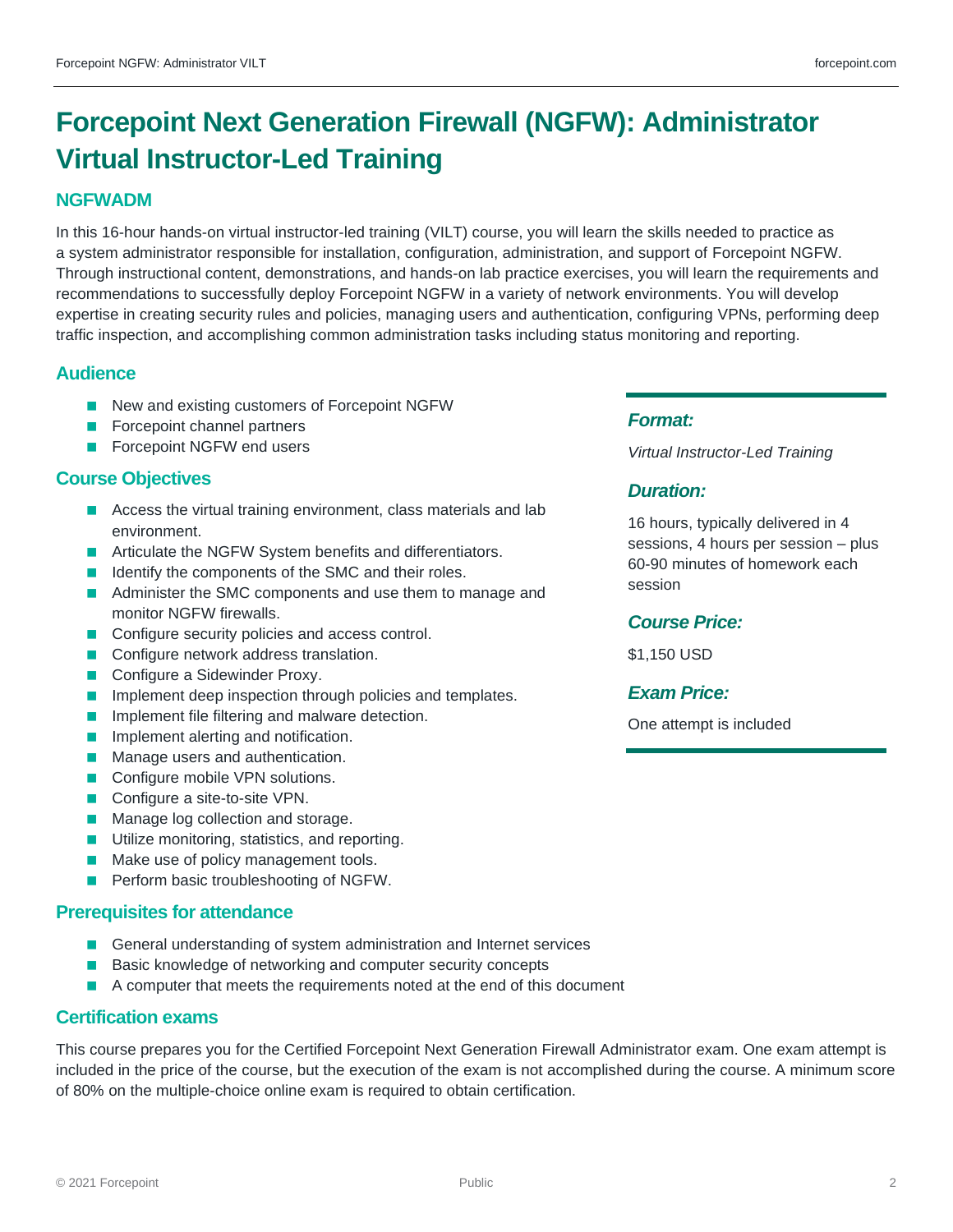#### **Course Outline**

#### **Module 0: Introduction**

 $\blacksquare$  Prepare to use the virtual training environment.

#### **Module 1: NGFW Overview**

- List NGFW benefits and/or differentiators.
- **Explain the differences between the operating roles.**
- Describe the NGFW engine and appliances.
- Describe at least one of the installation methods.
- Explain the three platforms on which the NGFW can be deployed.

#### **Module 2: SMC Overview**

- **Describe the Security Management Center and its key features.**
- Describe the NGFW system architecture.
- I Identify the ports used for communication between SMC components.
- Explain the use of locations and contact addresses.
- Explain the use of SMC Domains.

#### **Module 3: Getting Started with SMC**

- **Describe the management client and how it works.**
- Create system backups.
- Describe SMC high availability options.
- Configure SMC Administrator Access
- **Apply configuration to NGFW engines.**
- **Describe how logs work.**

#### **Module 4: NGFW Policies and Templates**

- Describe the types of NGFW policies.
- Define firewall policy templates.
- Create a firewall policy hierarchy.
- Describe the benefits of aliases and continue rules.

#### **Module 5: Access Control and NAT**

- $\blacksquare$  Explain how traffic is matched in access rules.
- Explain the different types of access rules.
- Describe the actions for processing traffic in access rules.
- $\blacksquare$  Explain the different types of NAT.
- Configure NAT rules.

#### **Module 6: Traffic Inspection.**

- Explain the difference between service, service with protocol, and proxy.
- Explain enhanced access control methods.
- Explain different ways to control applications.
- List the detection methods used in the NGFW Inspection.
- **Describe AETs and normalization.**
- Describe TLS Inspection.
- Configure Snort inspection on the NGFW.
- List the Forcepoint products that integrate with the NGFW.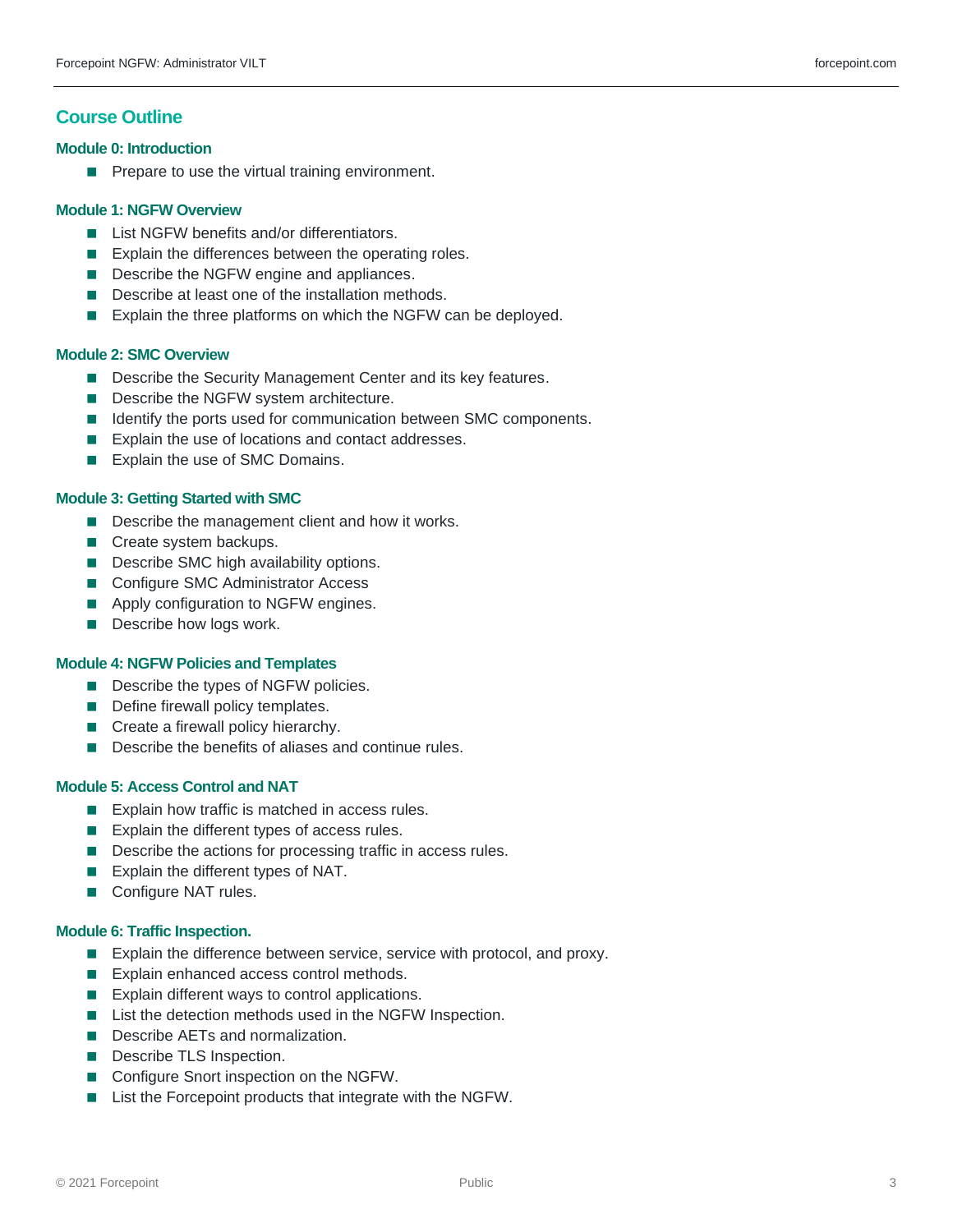- Explain how to send traffic for deep packet inspection.
- Describe Situations and how to use them.
- Define the different type of rules in the inspection policy.
- **Tune an inspection policy.**

#### **Module 8: Malware Detection and File Filtering Policies**

- List the different options for detecting malware.
- Explain how to send traffic for malware detection.
- Configure a file filtering policy.
- Integrate the NGFW with a Data Loss Prevention system

#### **Module 9: Alerting and Notifications**

- Explain the alert escalation process in the NGFW system.
- Create an alert policy and alert chain to escalate an alert.

#### **Module 10: Users and Authentication**

- I Identify supported directory servers and authentication methods.
- **Explain the browser-based user authentication mechanism.**
- Configure user authentication.
- Differentiate between user authentication and user identification.
- **Explain the difference between the Forcepoint FUID and ECA.**
- Configure user behavior monitoring

#### **Module 11: Mobile VPN and SSL VPN Portal**

- **List NGFW Mobile VPN Access options.**
- Describe the SSL VPN Portal and the URL Rewrite translation method.
- Configure an SSL VPN Portal.

#### **Module 12: Site-to-Site VPN**

- Define the terms used in NGFW VPN Terminology.
- Explain how Site-to-site VPNs work
- Describe Full Mesh, Star and Hub VPN topologies
- List SD-WAN features supported by the NGFW.
- Configure a Policy-Based VPN.
- Describe How a Route-based VPN Works.

#### **Module 13: Using Logs**

- **Describe the log entry types available in the NGFW.**
- Use the interface to interpret and analyze logs.
- Configure and Manage Logs.
- Create permanent filters.
- Analyze how pruning filters affect log data.
- Configure the log server to forward logs to third-party SIEM systems.
- Describe the methods available for managing the space consumed by log data.

#### **Module 14: Monitoring, Statistics, and Reporting**

- Describe the benefits of Policy Snapshots.
- Search rules in an NGFW Policy.
- Analyze policy structure and apply tools to optimize the access rules.